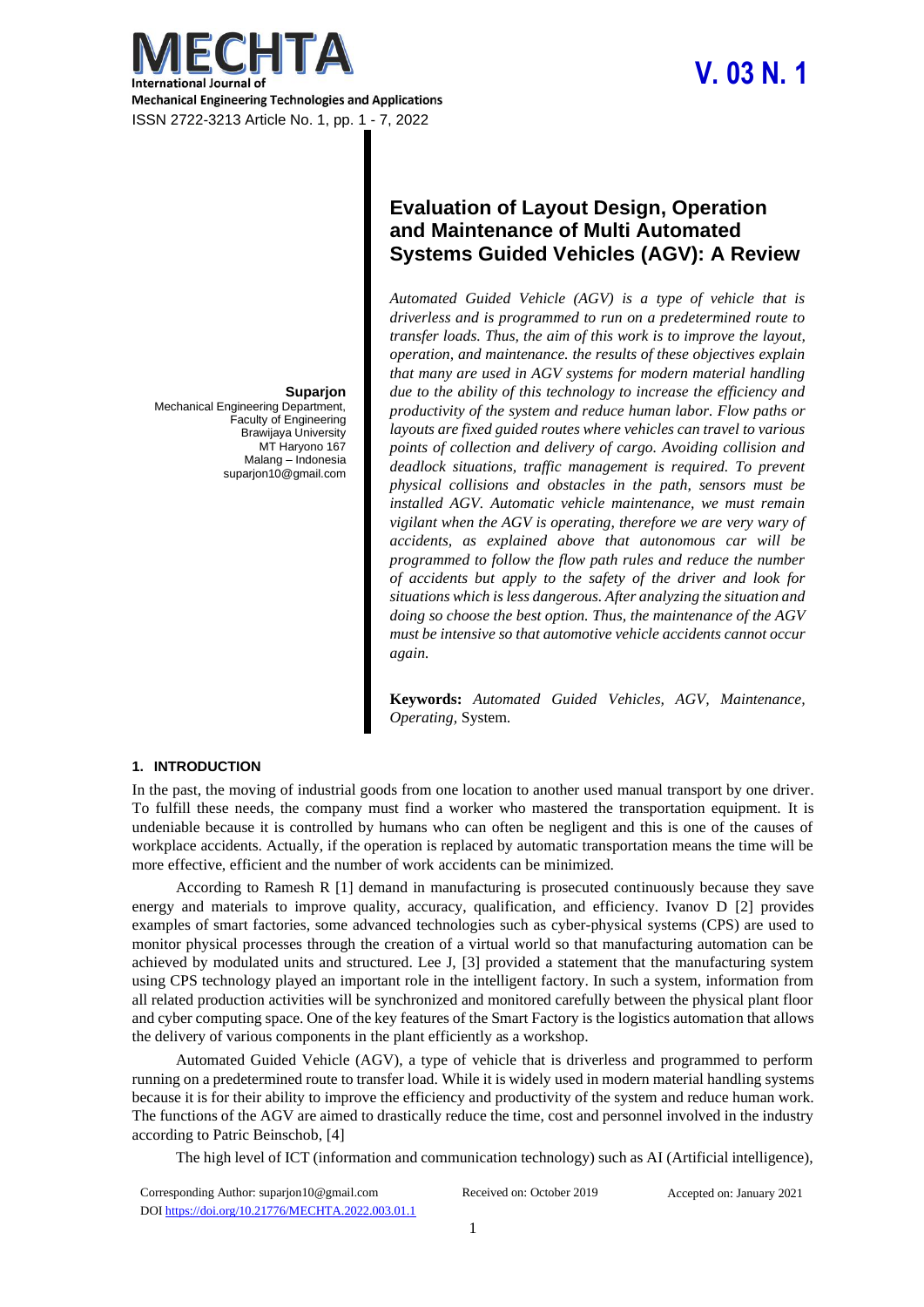IoT (Internet of Things), Big Data. The cloud system will be converged and enveloped with all communities that may lead to Innovative changes in our lives. Especially, automatic driving is one of the most representative keywords of the fourth Industrial Revolution. Automatic driving is not only an advanced application for but also an essential solution for vehicles, called AGV, in manufacturing factories Hee-Woon Cheong [5].

With the continuous improvement and modernization of the AGV system in recent years, now they are designed to deliver more complex tasks. Thus, uncertainty problems are observed in the system. For thisreason, the failure management and maintenance of the AGV strategy are identified as challenging issues that need to be addressed. As the level of application of AGV continues to increase and the need to resolve such problems has become an urgent task. Several studies have been carried out in this literature study Trenkle [6].

According to Franke J, Lu ̈tteke F [7] Automatic Guided Vehicle (AGV) with autonomous behavior is suitable for use in logistics. For easy natural communication, decentralized human-machine interactions (HMI) may involve speech control and gestures. Speech orders are more efficient to issue orders (e.g. AGV 3, grab pallets from the floor). Conversely, reference (deictic) arm gestures are optimal for placing objects (e.g., pallet-coated goods on the floor) of storage) to AGV in its mobile coordinate system. Meanwhile, according to Strayer DL (2015), the combined speech and motion control is the current state of the art in many respects to the application. While the movement controls primarily require physical effort, the speaking controls involve dominant cognitive efforts, as demonstrated earlier in regard to mobile speech control during driving tasks. In the year 2013, more than ten thousands of industrial accidents involving forklift trucks were reported in Germany, about a third with fatal consequences. The potential cause lies in an excessive cognitive user workload, for example, in the form of insufficient alertness or undisturbed mind conditions according to Standke W [8].

Chauhan, [9] did research on the implementation of AGV in transferring goods in an effort to improve efficiency and production. The scheduling of operations on the machine and AGV is crucial for the efficiency of the flexible manufacturing system (FMS). In this study, the work schedule was conducted for a particular type of FMS environment by using the genetic algorithm (GA) approach. Material handler activity during AGV's loading and unloading process has a very important role. The conclusion of this research is AGV can be used to increase production within a certain period of time in various modern manufacturing industries. AGV must be suitable for carrying a unit load or mass load.

Dai and Lee [10] performed an economic analysis. Evaluation conducted to assess the economic feasibility is to calculate the internal rate of return (IRR) and the period payback (PBP) and the result. Of the application of flexible material handling resulted in IRR 36.37% for fixed-track MHS and 33.47% for Freeranging MHS with a minimum attractive rate of return (MARR) of 15%. While the resulting PBP is 3.5 years of fixed-track MHS and 2.9 years for free-ranging MHS with the age of business for 10 years, so investing in the use of free-ranging AGV can be said to be worthy and promising.

With the results of economic analysis, maintenance needs to be done so that it will extend the life of the AGV tool. Rundong, [11] said that the simulation results were obtained clearly showing that the location maintenance strategy and site maintenance had a significant influence on the performance of multi-AGV systems. Where corrective maintenance is an effective measure for maintaining a long-term system. reliability and stability.

From the description above it is known that the Automatic Guided Vehicle (AGV) will experience a variety of loading and repeating along with the loading and unloading of goods. The even more so on the Frame that will hold the entire weight of the AGV, then in terms of operation must really optimize the accuracy of the AGV. Therefore it is necessary to evaluate the layout design, operation, and maintenance. The determine the ability and security of components in carrying out their functions so that certainty in operations and preventive measures can be obtained in the form of design improvements.

#### **2. AVAILABLE TECHNOLOGY**

#### **2.1 Automated Guided Vehicle**

The AGV definition by Groover [12] is a vehicle that operates unfastened and automatically guided by a track and using battery power. The types of AGV and its use according to Groover [12] such as driverless trains, pallet trucks, and unit load carriers. Figure 2 shows the difference between driver-less trains, pallet trucks, and unit load carriers.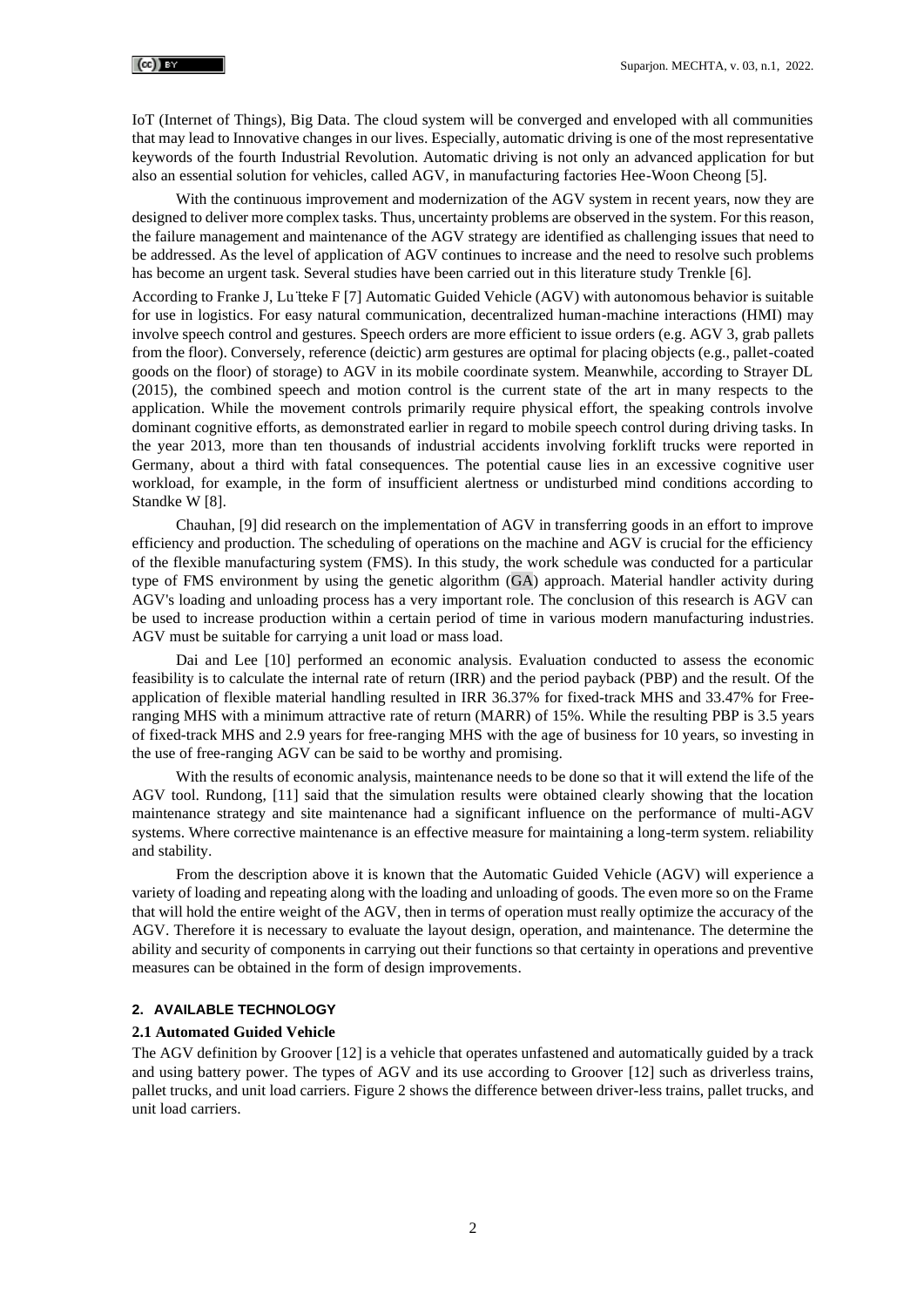

**Figure 1.** Type of AGV (a) *driver-less trains*, (b) *pallets truck* dan (c) *unit load carriers* [12]

The following is a description of the types of AGV driver-less trains, pallet trucks, and unit load carriers.

1. Driver-Less trains

This AGV will draw one or several trailers which will then form the train. This type of AGV is used to move heavy loads with considerable distances in a warehouse or factory. In its application, can be determined the location of the capture and decrease of load along the route passed.

2. Pallet Trucks

The AGV is used to move the load in the form of pallets along a predetermined route. In its application, the pallet retrieval process and the lifting of the cargo using the forklift will be carried out by an operator. Then, the operator will drive this AGV heading to the guide path, after which the operator will program to where the payload will be headed and AGV will run automatically to the place to do the unloading. The capacity of this type of AGV can reach a few kilograms, even some of which can transport more than one pallet. In its development, the AGV forklift has made progress by having a vertical velocity (forks) that can put or take pallets on a shelf.

3. Unit load Carriers.

This type of AGV is often used to move the load unit from one station to another. This AGV can do the loading and unloading automatically by using rollers, moving belts, mechanized lift platforms or other tools that can move the pallet up to the AGV. The AGV-transportable payload is usually mild (250 kg or less). AGV is designed to have a small width shape, so it can be used to move small loads and can pass through a factory that has a limited width of the path. The usual payload is a sub-assembly that will later be assembled into a product.

#### **2.2 Advantages of AGV**

There are many advantages for the manufacture of AGV as brand new this vehicle can be more secure than in a vehicle that is driven by humans because they are made with pre-set program that is able to react much better than humans ' The car without the driver is designed to have almost capabilities such as human super to recognize the world around them. this is because they use a lot of sensors to collect a lot of data about the environment, they are so that they bias a operates with seamless in the environment that continues to change [13]. However so , this improvement does not resolve a problem major that is associated with then cross because things another important factor that needs to be remembered is that because not every vehicle that is traveling on the road is AGV is made more difficult for vehicles autonomous to predict vehicle what are now '- the vehicle autonomously - will conduct . the device else like lights and traffic connected to the pus network at for keep running. Furthermore, if every vehicle that is traveling on the road AGV, they will be connected to the network and traffic to avoid collisions, and make a decision with easily if the case of accidents. The advantages of AGV according to Groover [12], among others.

1. Flexible because it has a guide path, so it can be adjusted to the needs.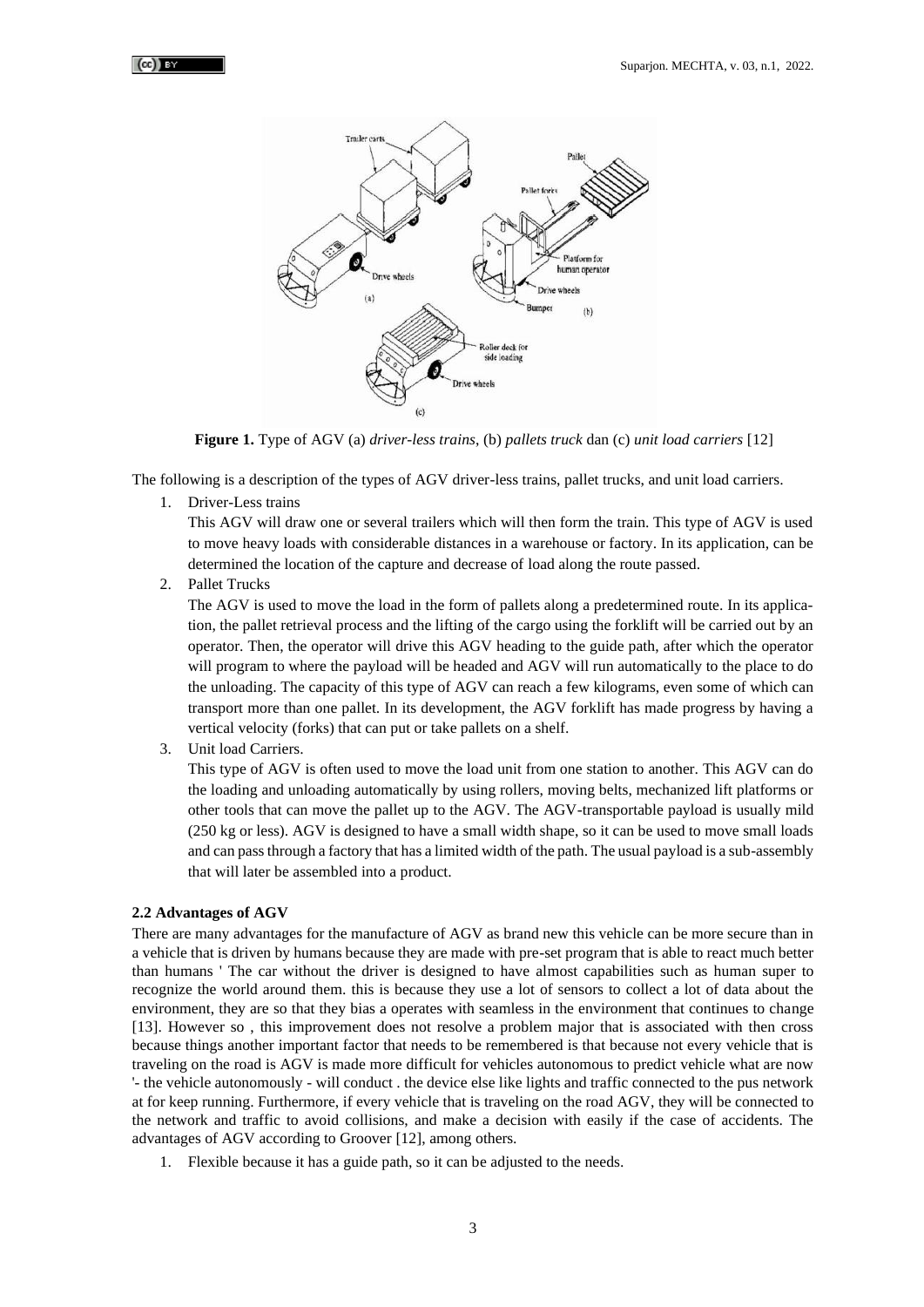- 2. Improve reliability because AGV drive battery is designed to reach the station to be addressable AGV, so that the material can be timely.
- 3. Increase efficiency because AGV does not require operators, so it can reduce the number of workers, especially in terms of material transfer.
- 4. AGV can be integrated with other components.
- 5. AGV is suitable for low production level to medium, distant displacement distance, as well as the presence of various products and processes.

#### **2.3 Weaknesses**

One major weakness of an automatic vehicle during an accident is that unlike humans or drivers who can decide how to crash in real-time, automatic vehicle decisions about how to do it crashes are defined by a programmer beforehand " [13]. Ergo, we can conclude that the machine was not able to think as a man will do for a decision they will be based on information that has been determined previously applied to the situation when this and if the system is failing for any reason, an accident it will be not inevitable while humans will analyze the situation and then react in just a few seconds .

Besides that, as a brand vehicle is recently is new, is not there a lot of information about the law. Especially in the US, there is some sort of regulation, but kept continued without answering the questions important such as: if the case of accidents, who are held responsible? Clearly, the business will be accused together with Elon Musk, who said that "Tesla simply will take responsibility on the incident when the system autopilot failed " By because of it, the necessary legislation that covers all cases of accidents, which is provoked by a car, the driver or system.

Losses another attend AGV is that the driver will lower the vigilance of them on the street because they are governed by a system that is capable of driving a vehicle without the need of a rider. As a result, if the driver relied on the device auto- this and lowered his protector on the road if it happens accidentally, if the system fails, they are not going to have much time to react because they did not pay attention to the road. Precisely, 1 st July 2016, the New York Times published a piece of news the following : Joshua Brown died because of an accident when driving alone was driving a Tesla Model S. [14] suggests that mobility crashed into a truck that turned to the left and to the rear that it crashed into a fence and pole electricity . Besides that, The Guardian went farther and explained that Brown was " plays Harry Potter on-screen TV during the collision ". According to a statement that is spoken by the Board of Safety Transportation National: the accident was produced by the " failure of the driver truck to yield the right of way and a lack of attention of the driver's car because it was too reliant on automation of the vehicle ". By because of it, accidents Brown strengthens AGV it provokes a lack of attention of the driver on the road.

When we are dealing with an accident, the vehicle when it relies on the ability of humans to make decisions to avoid collisions, and if not inevitable, to crash as safe as possible. However, AGV must decide the best way to crash. This has become a moral decision, a decision that humans can not make in a few seconds. With an offensive example of which is described by Well, if the AGV traveling in lane two lanes when the vehicle else traveling to a direction that is opposite and suddenly swung to the track, the vehicle automatically should decide how to react based program that has been defined previously. Program preset it will analyze all alternatives to choose anyone that provokes more bit number of the injured. It is important to clarify that the prediction is not sure because it is based on statistics and probability. In concrete, in the example it appears the three alternatives are different: the first, to swivel to the left and off the road to avoid a collision between two vehicles; the second, crashing into both vehicles; and third, to accelerate and pass other vehicles to avoid falling.

As a result, we can relate this example to the Trolley Problem. In paradox philosophical explained that there was a trolley on the outside of the control to the bottom Canada five people were tied. You stand on the side lever that can change its direction to the train fire elsewhere only there is one person in the belt. There are two options: do not any anything else and trolleys that killed five people, or pull the lever so that the trolley that killed one person. Which decision is the most ethical? It is a question that the same was asked by programmers AGV alone when they know of a situation like that.

Regarding the vehicle automatically, should the AGV you kill you if saved over many lives? As that had me explain the whole essay is, the car autonomously be programmed to follow the rules and traffic and reduce the number of accidents, but should it apply to the safety or the safety of the driver looking for situations that are less dangerous? After they analyzed the situation and they did it choosing the best option, now we have another. Because the driver is not able to reach the right time, the vehicles are held accountable for actions such and can strive against. Three Indonesian Laws of Robotics. The rules have introduced by Isaac Asimov, a writer of fiction science stories about. Concretely, it might try to fight the first one because it explains that "A robot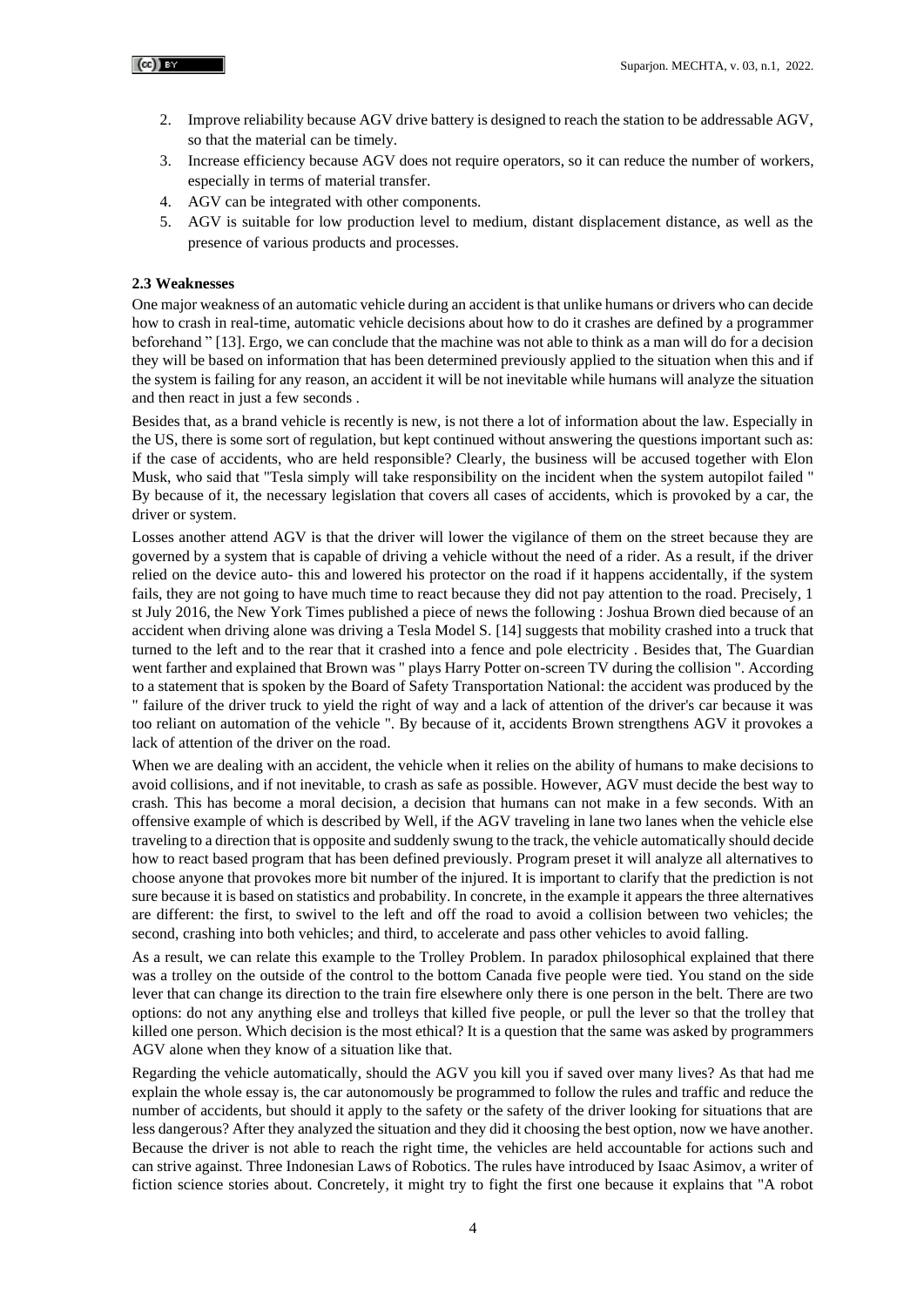must not hurt humans or, because it can not act, allow humans to come in danger ". With such, because the car not be rated in the case of an accident, should the manufacturer be the person in charge of law? This is the aspect of another prove that the AGV when it is not effective because of the vacancy law.

### **3. FUTURE OPPORTUNITIES**

In the system of manufacturing modern, AGV has become part integral of MHS. According to Azimi [15] because of the high flexibility of AGV , the guidance path can be easily modified to respond to any changes in the FMS where routine changes are done inevitably. To avoid a collision between the each other and finish the task they , AGV needs to be coordinated on the whole map the way it themselves [16]. Multiple layer graphics are used to find the path. Some large papers have been presented literature which is associated with problem AGV. Martínez- Barbera, and Herrero-Perez [17] tested the method just in a guidance area which combines technology modern in the field of electronics and mathematical sciences. A number of researchers have discussed the AGV and the various issues that relate with Literatur them but there are some loopholes in the literature. The most important gap in the literature is the adaptation and implementation of FMS and AGV in developing countries where labor is very cheap and easily available.

- In the literature, the assumption of most large covering the floor flat and assuming the availability of the infrastructure that is provided to support guides the vehicle.
- o There are several review papers on multi-load AGV . Multi- load vehicles are expensive but can cause a substantial increase in throughput, depending on the quality of the scheduling system.
- o According to Lee and Chen [18], most large studies scheduling engine assumes the number of transporters is not limited to sending material or ignore the time of transport.
- o The majority of the research is available in the literature FMS to consider processing the material through a workstation only and assumes the possibility that not disconnected AGV and machine processing. Clearly, most of these assumptions are not realistic for AGV -based systems [19].
- o It should be noted that the modeling and traffic in the system of multi-vehicle still open problems, which has been investigated by several groups of research [20].

The performance of the overall system is greatly influenced by track guide system layout because it has impacted directly on the time of travel, the cost of installation, the complexity of device software system control and efficiency of delivery vehicles and scheduling. The researchers in several years past have been given much attention in the path AGVmasalah design. To formulate various problems of design lanes AGV, integer or model of programming integer mixture has been used and many in them solved by a method based on branch and bound. Problems layout lines guide the AGV is the first proposed by Sarker and Gaurav [21] discusses the problems designing system layout lane guidance and algorithm routing for AGV in along the lines of two directions to minimize the distance total distance.

This research fills the research gap regarding the reliability and maintenance of multi-AGV systems. Methodologies have been developed to model the multi- AGV System design, operation, and maintenance strategy. The work period ahead will extend the model to incorporate the relevant other activities of maintenance, such as maintenance predictive. Also, the methodology that is described in the paper can be upgraded to a model that is more substantial and the system AGV is more complex. This can be achieved by dividing the system into small basic operating elements. By investigating the system layout structure elements of the base and the interactions in between them, the simulation of a system that is complex to do. Moreover, the approach that was developed in the paper is also able to easily adjusted with a model of the maintenance of a fleet of vehicles other, such as a bus or truck.

## **4. CONCLUSION**

Automated Guided Vehicle (AGV), a type of vehicle that is driverless and is programmed to perform on a predetermined route to transfer costs. While widely used in modern material handling systems to improve efficiency and improve the system functions of the AGV that support to save time, costs and personnel involved in the industry. Flow path or layout is a fixed guided pathway where vehicles can travel to various points of collection and delivery of cargo. To avoid collision and deadlock problems, traffic management is needed. To avoid physical collisions and obstacles in the path, sensors must be installed AGV. Automatic vehicle maintenance, we must remain while the AGV is being operated, therefore we are very wary of in the event of an accident, as discussed above that an autonomous car will be programmed to look for channel links and increase the amount of assistance, so that it can be used for driver assistance and looking for that difficult. After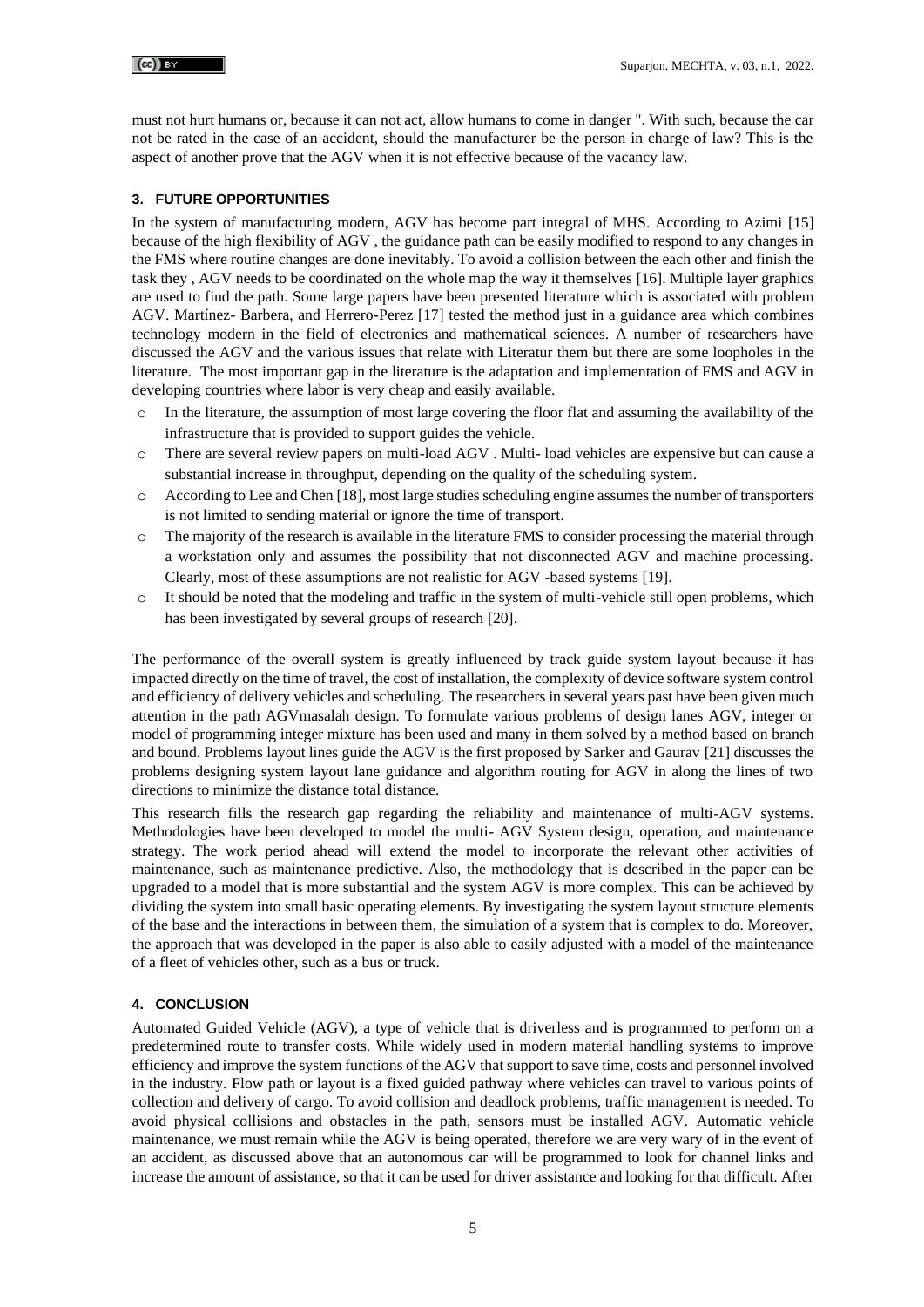analyzing and trying to choose the best option. Thus, the maintenance of this AGV must be normative so that car accident cannot happen again.

#### **REFERENCES**

- [1] AZIMI, P. (2011) 'Alleviating the collision states and fleet optimization by introducing a new generation of automated guided vehicle systems', *Modelling and Simulation in Engineering*, Hindawi Publishing Corporation, Doi:10.1155/2011/210628.
- [2] ABDELMAGUID, T.F., NASSEF, A.O., KAMAL, B.A. and HASSAN, M.F. (2004) 'A hybrid GA/heuristic approach to the simultaneous scheduling of machines and automated guided vehicles', *International Journal of Production Research*, Vol. 42, No. 2, pp.267–281
- [3] CHAUHAN, A.K., 2013. "Role of Automated Vehicles in Flexible Manufacturing System". *VSRD International Journal Vol. 3 No. 4*, 121 – 126
- [4] DAI, J. B. and LEE, N.K.S, 2012. "Economic Feasibility Analysis of Flexible Material Handling Systems": A Case Study in The Apparel Industry, *International Journal of Production Economics*, No 136, pp 28-36
- [5] FRANKE J, LÜTTEKE F, 2012. "Versatile Autonomous Transportation Vehicle for Highly Flexible Use in Industrial Applications. CIRP Annals – Manufacturing Technology 61:407–410
- [6] GROOVER, M.P., 2008. "*Automation, Production Systems, and Computer-Integrated Manufacturing", 3rd Edition.* Prentice Hall, New Jersey.
- [7] HEE-*WOON* CHEONGA, and HWALLY LEEB, 2018. "Concept Design Of AGV (Automated Guided Vehicle)" Based On Image Detection And Positioning" Sciencedirect Procedia Computer Science 139 (2018) 104–107
- [8] IVANOV D, DOLGUI A, SOKOLOV B, et al. "A dynamic model and an algorithm forshort-term supply chain scheduling in the smart factory industry 4. 0". Int JProd Res 2016;2:386–402.
- [9] ILIĆ, O.R. (1994) 'Analysis of the number of automated guided vehicles required in flexible manufacturing systems', *International Journal of Advanced Manufacturing Technology*, Vol. 9, No. 6, pp.382–389.
- [10] LEE, C.Y. and CHEN, Z.L. (2001) 'Machine scheduling with transportation considerations', *Journal of Scheduling*, Vol. 4, No. 1, pp.3–24.
- [11] LEE J, BAGHERI B, KAO H-A., 2015 "A cyber-physical systems architecture for industry 4.0-based manufacturing systems''. Manuf Lett 2015;3:18–23.
- [12] LEVIN, SAM, and NICKY WOOLF. "Tesla Driver Killed While Using Autopilot Was Watching Harry Potter, Witness Says." The Guardian, 1 July 2016. Available at: https://www.theguardian.com/technology/2016/jul/01/tesla-driver-killed-autopilotself-driving-carharry-otter.
- [13] MANTEL, R.J. and LANDEWEERD, H.R.A. (1995) 'Design and operational control of an AGV system', *International Journal of Production Economics*, Vol. 41, Nos. 1–3, pp.257–266.
- [14] NTSB.GOV. *Driver Errors, Overreliance on Automation, Lack of Safeguards, Led to Fatal Tesla Crash*. 9 December 2017. Available at: https://www.ntsb.gov/news/pressreleases/Pages/PR20170912.aspx.
- [15] MARTÍNEZ-BARBERÁ, H. and HERRERO-PÉREZ, D. (2010) 'Autonomous navigation of an automated guided vehicle in industrial environments', *Robotics and Computer-Integrated Manufacturing*, Vol. 26, No. 4, pp.296–311.
- [16] PATRIC BEINSCHOB, MARK MEYER, CHRISTOPH REINKE, VALERIO DIGANI, CRISTIAN SECCHI, LORENZO SABATTINI., 2016. "Semi-automated map creation for fast deployment of AGV fleets in modern logistics". Robotics and Autonomous Systems. journal homepage: [www.elsevier.com/locate/robot.](http://www.elsevier.com/locate/robot)
- [17] PARKER, L.E. (2009) 'Path planning and motion coordination in multiple mobile robot teams', *Encyclopedia of Complexity and System Science*, Springer, Heidelberg.
- [18] RUNDONG YAN, S.J. DUNNETT, L.M. JACKSON, 2018. "Novel Methodology For Optimising The Design, Operation And Maintenance Of A Multi-AGV System" Reliability Engineering And System Safety 178 (2018) 130–139